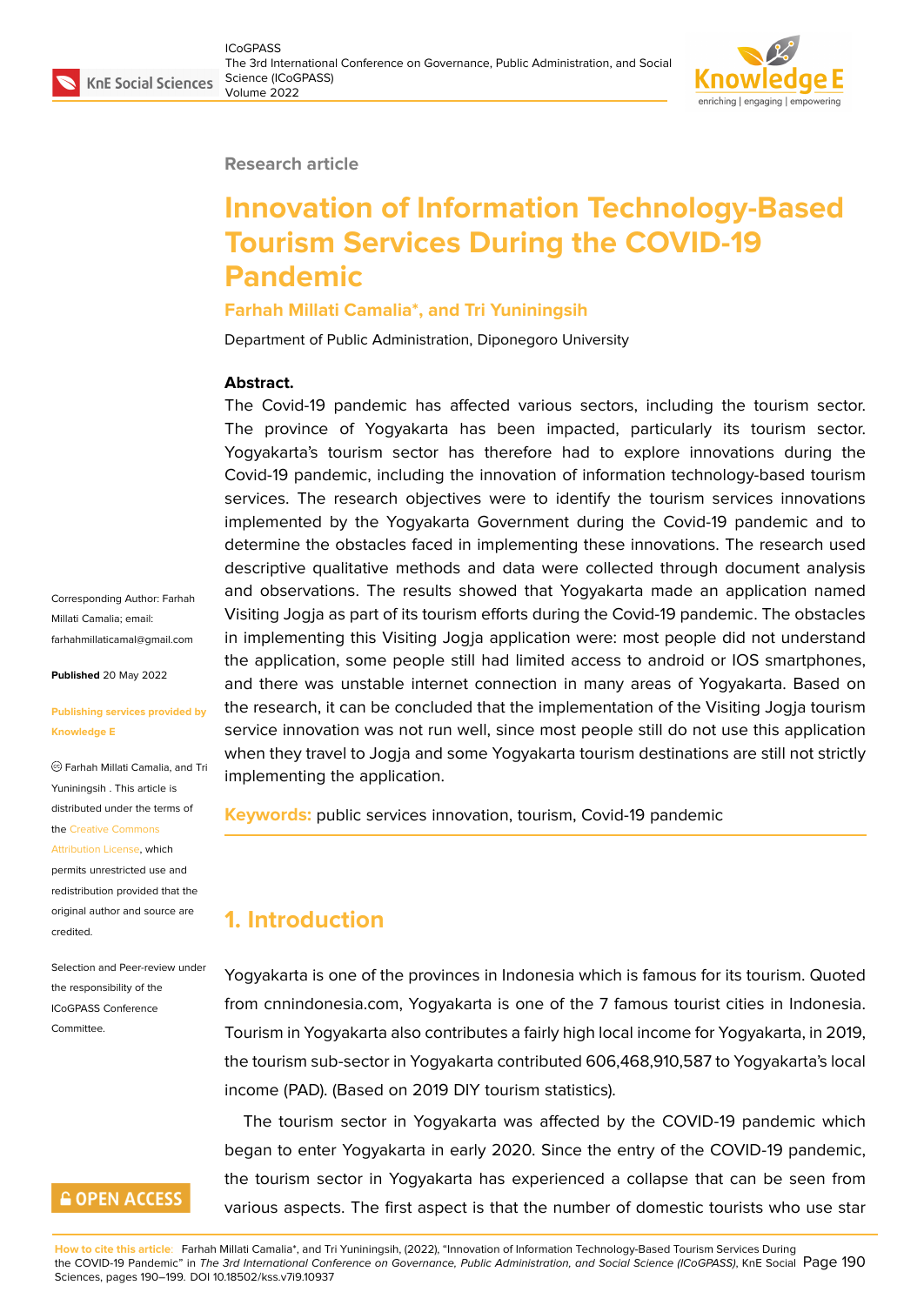and non-star hotels in Yogyakarta has decreased in 2020, the data can be seen in the table:

Table 1: The number of domestic tourists who use star and non-star hotels in Yogyakarta.

| The number of domestic tourists<br>who use star and non-star hotels in<br>Yoqyakarta |      | Year                      |              |              |
|--------------------------------------------------------------------------------------|------|---------------------------|--------------|--------------|
|                                                                                      | 2017 | 2018                      | 2019         | 2020         |
|                                                                                      |      | 4.831.347,00 5.272.719,00 | 6.116.354,00 | 1.778.580,00 |

**Source:** http://bappeda.jogjaprov.go.id/dataku **[1]**

Before the COVID-19 pandemic, the number of domestic tourists using star and nonstar hotels in Yogyakarta had always incre[a](#page-8-0)sed significantly in 2017-2019, but decreased in 2020, which was the year of Covid-19 pandemic entered Yogyakarta. Visits of foreign tourists who use star and non-star hotels in Yogyakarta have also decreased, the data can be seen in the table.

Table 2: The number of foreign tourists who use star and non-star hotels in Yogyakarta.

| The number of foreign tourists who<br>use star and non-star hotels in<br>Yoqyakarta | Year       |            |            |           |
|-------------------------------------------------------------------------------------|------------|------------|------------|-----------|
|                                                                                     | 2017       | 2018       | 2019       | 2020      |
|                                                                                     | 397.951,00 | 416.372,00 | 433.027,00 | 69.968,00 |

**Source:** http://bappeda.jogjaprov.go.id/dataku **[1]**

The high drop in the number of foreign tourists in Yogyakarta in 2020 was caused by the Covid-19 pandemic in Yogyakart[a](#page-8-0) which led to a policy of restricting foreign citizens to enter Indonesia. In addition to the decreased in the number of domestic and foreign tourists in Yogyakarta, the number of tourist visits in tourist destinations has also decreased, this can be seen in the table:

TABLE 3: The number of tourist visits in tourist destinations.

| The number of tourist visits in tourist<br>destinations | Year                                                   |      |      |      |
|---------------------------------------------------------|--------------------------------------------------------|------|------|------|
|                                                         | 2017                                                   | 2018 | 2019 | 2020 |
|                                                         | 25.952.122,00 25.716.261,00 27.365.291,00 9.961.315,00 |      |      |      |

**Source:** http://bappeda.jogjaprov.go.id/dataku [1]

The tourist destination is a tourism destination or geographical area within one or more administrative areas that conta[in](#page-8-0) tourist attractions, public facilities, tourism facilities, accessibility and and a mutually-attached and comprehensive society. The drop in the number of tourist visits in the Yogyakarta area in 2020 is the impact of the Covid-19 pandemic.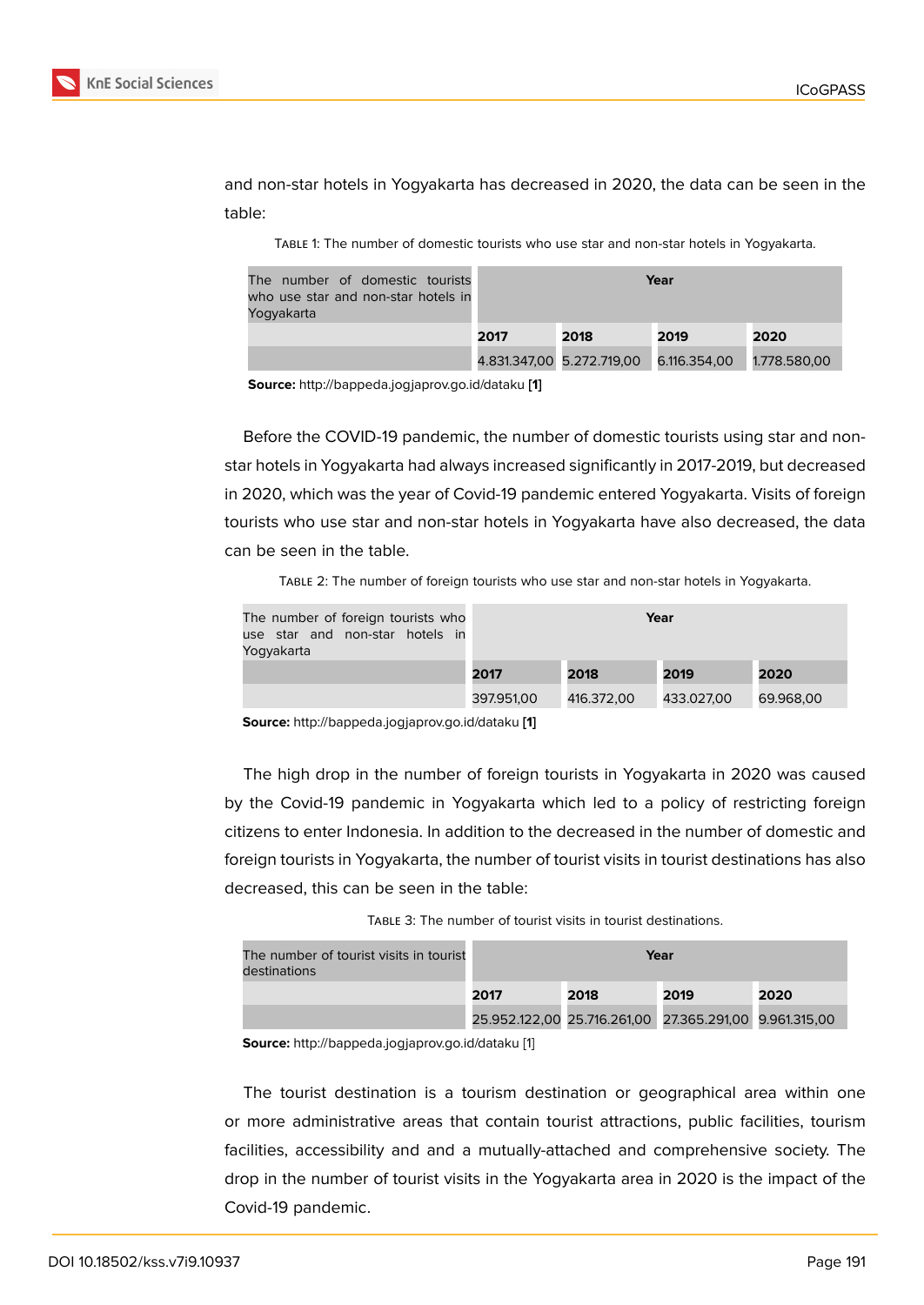The importance of the tourism sector in Yogyakarta is an important reason that the tourism sector in Yogyakarta must run again in the midst of the covid-19 pandemic, tourism in Yogyakarta must make an innovation so that it can continue to provide services to both domestic and foreign tourists. In fact, services, especially the tourism sector in Yogyakarta, is still experiencing various obstacles, based on the strategic plan of the Yogyakarta Tourism Office 2017-2022, the obstacles to these services include: the unoptimized availability and connectivity infrastructure, the stagnation of its tourism product, the low length of stay and the number of tourists, especially foreign tourists, unoptimized competitiveness of tourism products, the unoptimized tourism business partnerships, the limited human resources of tourism, and the limited development of high-education tourism. This then becomes the research objective, to identify tourism service innovations implemented by the Yogyakarta provincial government and to determine the obstacle factors for the implementation of these service innovations.

### **2. Theoritical Review**

#### **2.1. Public Service**

The community in carrying out their daily activities requires a government bureaucracy to fulfill various needs of the organization in accordance with the rules and procedures established by the agency. The government as an agency in charge of providing services to the public should provide good public services. Sinambela in Pasolong [2] argued that Public service is a process of fulfilling the needs and desires of the community by the government and a series of activities carried out by the government bureaucracy in meeting the needs of the community.

The government which is a public bureaucracy carries out all series of activities to meet the needs of the community which is then focused on certain agencies, the series of activities with public services. Public services are a series of activities carried out by the public bureaucracy to meet the needs of users. [3]

The form of public service in Indonesia is regulated by law and PERMENPANRB. Public services according to PERMENPANRB Number 14 of 2017 [4] are all series of service activities carried out by public service provi[de](#page-8-1)rs as an effort to fulfill the needs of service recipients and in the context of implementing the provisions of laws and regulations.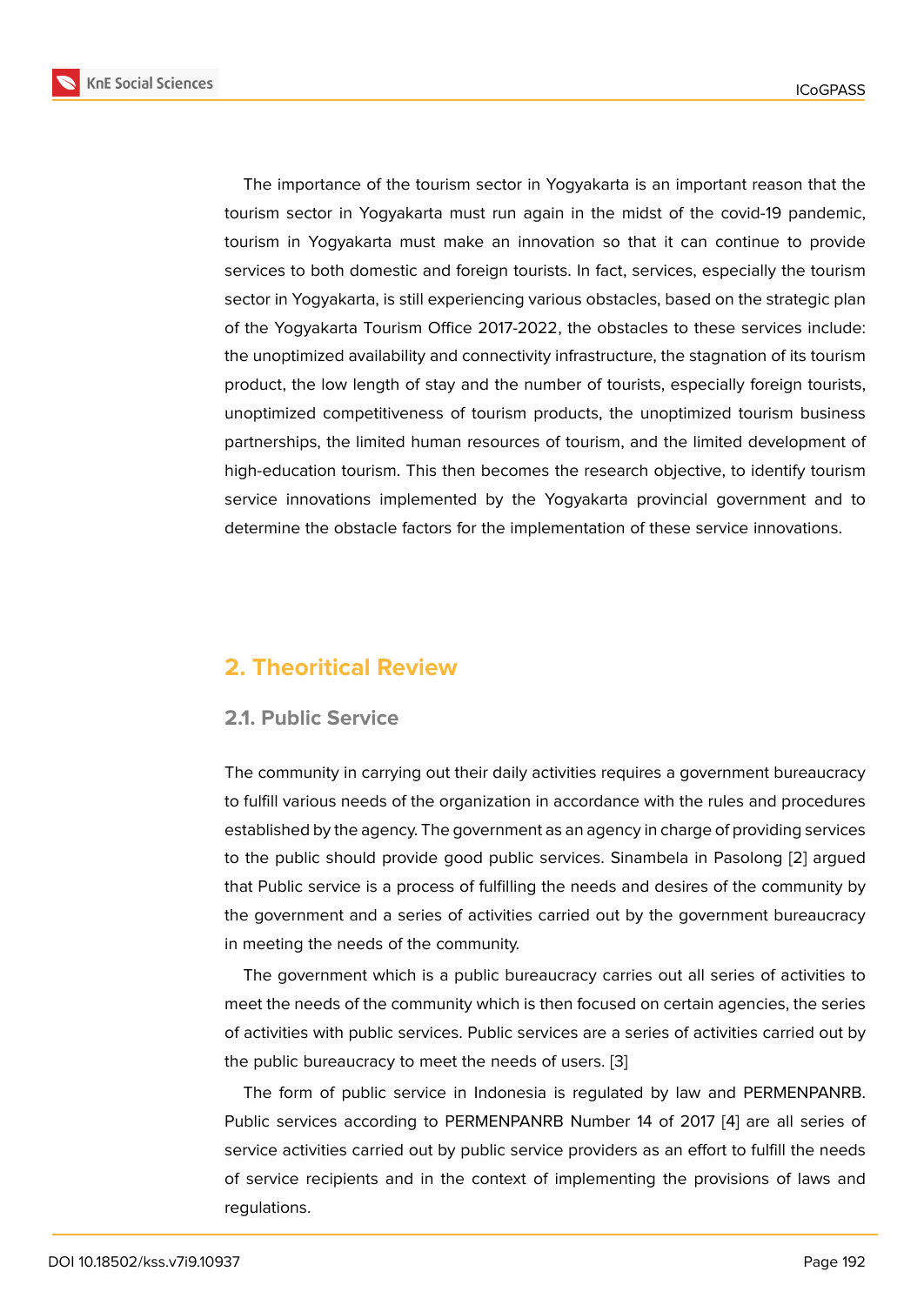Services in Indonesia, both services from agencies and BUMN/BUMD are grouped into 3, namely: (1) administrative services, (2) goods services, (3) services. (Based on Kepmen PAN Number 58 of 2002) [5]

### **2.2. Public Services Quality**

Ibrahim argued that the public service quality is a dynamic condition related to products, services, people, processes and the environment where the quality assessment is determined when the provision of public services occurs. [6]

Service quality has certain dimensions. According to Fitzsimmons in Sedarmayanti [7] the dimensions of service quality are: Reability, the awareness/desire to help and provide services quickly; Assurance, the knowledge, court[es](#page-8-2)y, confidence from service providers and respect for customers; Empathy, the the willingness of service providers [to](#page-8-3) approach, providing protection, trying to find out the desires and needs of customers; and Tangibles, the appearance of employees and other physical facilities such as equipment that support services.

Public services in Indonesia are regulated in the guidelines for the implementation of public services by KEPMENPAN Number 63 of 2003 [8] which explains that public services must meet various principles, including: simplicity; clarity; time certainty; accuracy; correctly, appropriately, and legally received public service products; security; responsibility; completeness of facilities and infrastructu[re;](#page-8-4) ease of access; discipline; courtesy; friendliness; and comfort. In addition to KEPMENPAN Number 63 of 2003 [8], public services in Indonesia are also regulated in the Regulation of the Minister of Administrative Reform Number 38 of 2012 [9] concerning Guidelines for Assessment of Public Service Performance. The best service to the community, as well as implementing [th](#page-8-4)e ISO 9001: 2008 Quality Management System in order to provide quality assurance of quality services to the community.

#### **2.3. Public Services Innovation**

Innovation is a process and/or result of the development and exploitation of a product or resource that has existed before, so it has more meaningful value in order to increase efficiency and effectiveness. The current public service innovation discourse is a key element in Indonesia's public service service where the conditions for the development of science and technology and global competition are becoming tighter and more open. Service as a process of satisfying needs through the activities of others directly,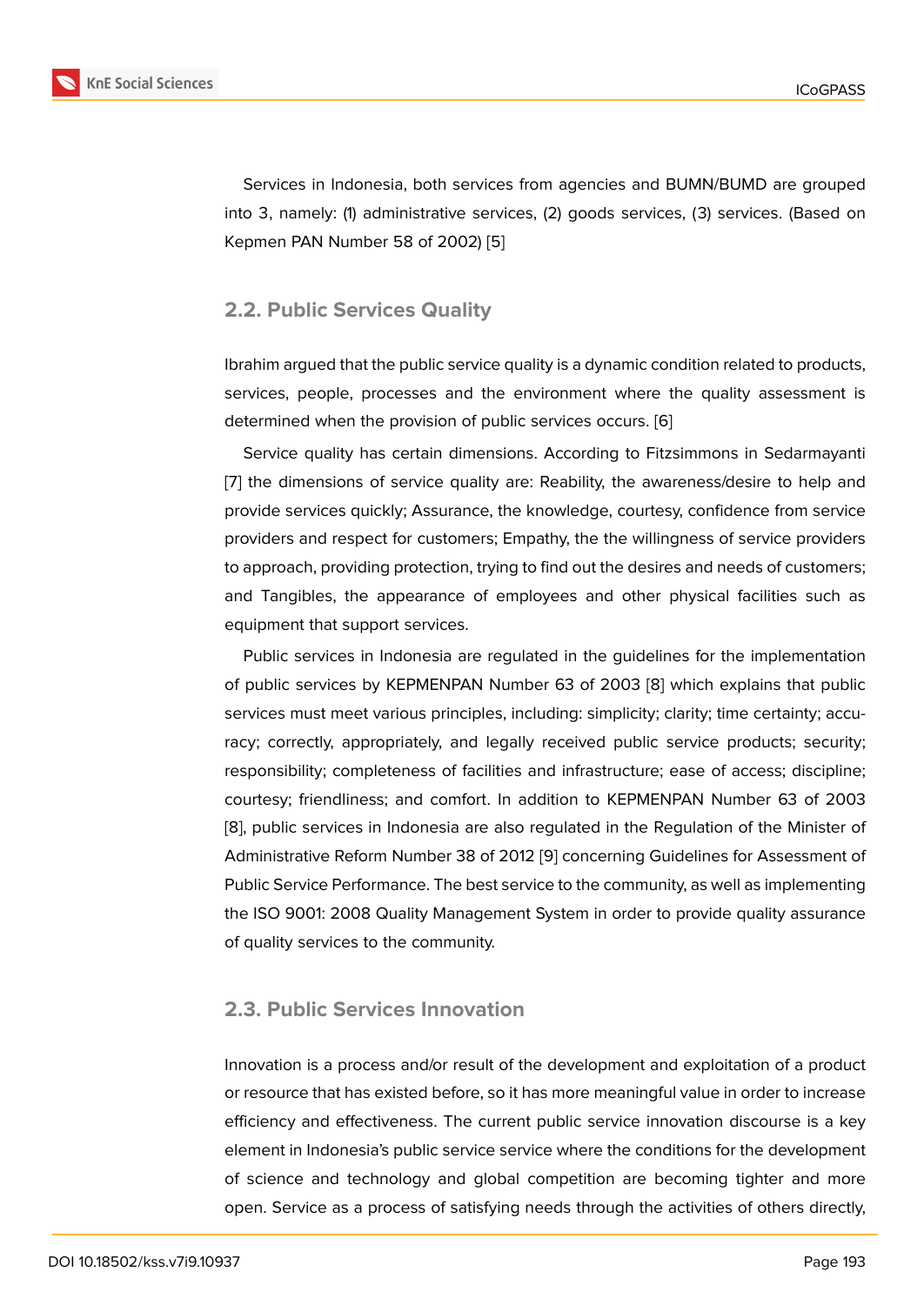is a concept that is always up-to-date in various institutional aspects. Not only in business organizations, but has developed more broadly on the order of government organizations (Sinambela, in Prawira) [10].

Muluk [11] suggests that there are at least 5 (five) types of innovation in public sector organizations, namely as follows:

- 1. Pro[duc](#page-8-5)t Innovation. This innovation stems from a change in the design and product of a service which distinguishes it from previous service products.
- 2. Process Innovation. This innovation refers to the existence of continuous quality renewal and the combination of changes, procedures, policies, and organization needed by organizations to innovate.
- 3. Service Method Innovation. This innovation is a new change in the aspect of customer interactions or a new way of providing or delivering a service.
- 4. Strategy or Policy Innovation. This innovation refers to aspects of the new vision, mission, goals, and strategies and also concerns the actual reality that appears so that a new strategy and policy is needed.
- 5. System Innovation. This type of innovation is a novelty in the context of interactions or relationships carried out with other actors in the context of a change in organizational management.

### **3. Research Methods**

This research was a qualitative descriptive research with document studies and observation as data collection techniques. Document studies were carried out by looking for reliable sources such as online news media, BPS data, data published by the Yogyakarta Tourism Office and supporting articles. Creswell [12] argued that Qualitative research is a research technique that observes and finds out about the behavior of groups or individuals as a description of social or human problems. More specifically, qualitative research will be carried out using documentati[on](#page-8-6) analysis techniques. Bowen [13] describes that documentation analysis is a systematic research technique to acquire the meaning of documentation. Wood et al [14] argued that Literature analysis is a research technique dedicated to finding the basic meaning, form and theme of all docume[nts.](#page-9-0) The data analysis technique used was data triangulation technique.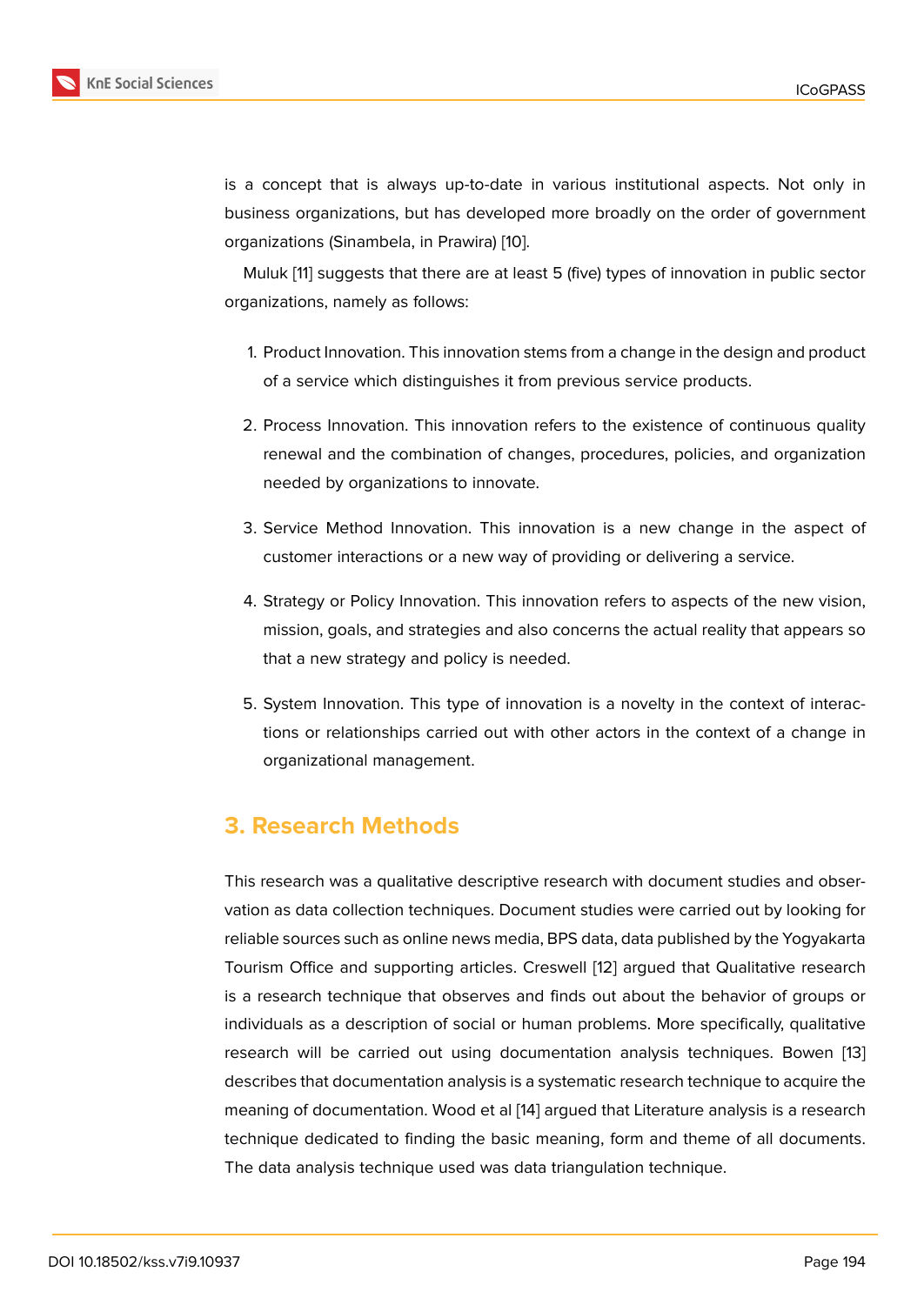### **4. Results and Discussion**

### **4.1. Innovation of tourism services in Yogyakarta**

Innovation according to Sinambela in Prawira [10] is a process and/or result of the development and exploitation of a product or resource that has existed before, so it has more meaningful value in order to increase efficiency and effectiveness. Service as a process of satisfying needs through the ac[tivi](#page-8-7)ties of others directly, is a an everpresent concept in various institutional aspects. Muluk [11] argued that innovation consist of innovation of product, process, service method, strategy and system innovation. In 2020, the governance of Yogyakarta applied various innovation specifically in tourism sector therefore the tourism sector could keep exis[t d](#page-8-5)uring the covid-19 pandemic. According to LKJIIP Yogyakarta Department of Tourism 2020 [15], The Innovation of Tourism in Yogyakarta includes into the public services are:

| No            | Innovation                | <b>Description</b>                                                                                                                                                                                                                                                                                                                                                                                                                                   |
|---------------|---------------------------|------------------------------------------------------------------------------------------------------------------------------------------------------------------------------------------------------------------------------------------------------------------------------------------------------------------------------------------------------------------------------------------------------------------------------------------------------|
|               | "Visiting<br>Application  | Jogja" "Visiting Jogja" was an application used for online<br>ticket reservation of tourism destination in Yogyakarta<br>which was also expected to avoid accumulation in<br>the entrance of the tourism destination. Therefore, the<br>health protocol could be applied. Moreover, "Visiting"<br>Jogja" was also allowed to monitor the number of<br>visitors in a tourism destination so that it would prevent<br>the crowded in each destination. |
| $\mathcal{P}$ | <b>QRIS Payment</b>       | Payment through QRIS, a non-cash payment which<br>was a payment method used in the entrance fee<br>of Yogyakarta's tourism destination, payment through<br>QRIS aimed for reducing the physical contact or virus<br>transfer through money.                                                                                                                                                                                                          |
| 3             | Innovation<br>Destination | of Standard Operating Procedure of Tourism Destination<br>Standard Operating in Yogyakarta applied various innovation, started from<br>Procedure Tourism the parking area, tourism places up to the culinary trip<br>in Yogyakarta which was also adjusted with the Covid-<br>19 health protocol.                                                                                                                                                    |

Table 4: The Innovation of Tourism Sector Services in Yogyakarta.

Sources: LKJIIP Yogyakarta Department of Tourism 2020 [15]

"Visiting Jogja" application was a tourism service innovation which proposed as the superior innovation by the governance of Yogyakart[a s](#page-9-1)ince this application was a Yogyakarta's tourism application which only several regions had their own tourism application.

#### **`Visiting Jogja' application as the tourism services innovation in Yogyakarta**

"Visiting Jogja" application as a tourism services innovation in Yogyakarta. According to Yogyakarta Department of Tourism on jogja.tribunnews.com [16] explained that Visiting Jogja application aimed for recognizing the capacity and as a tracking and tracing in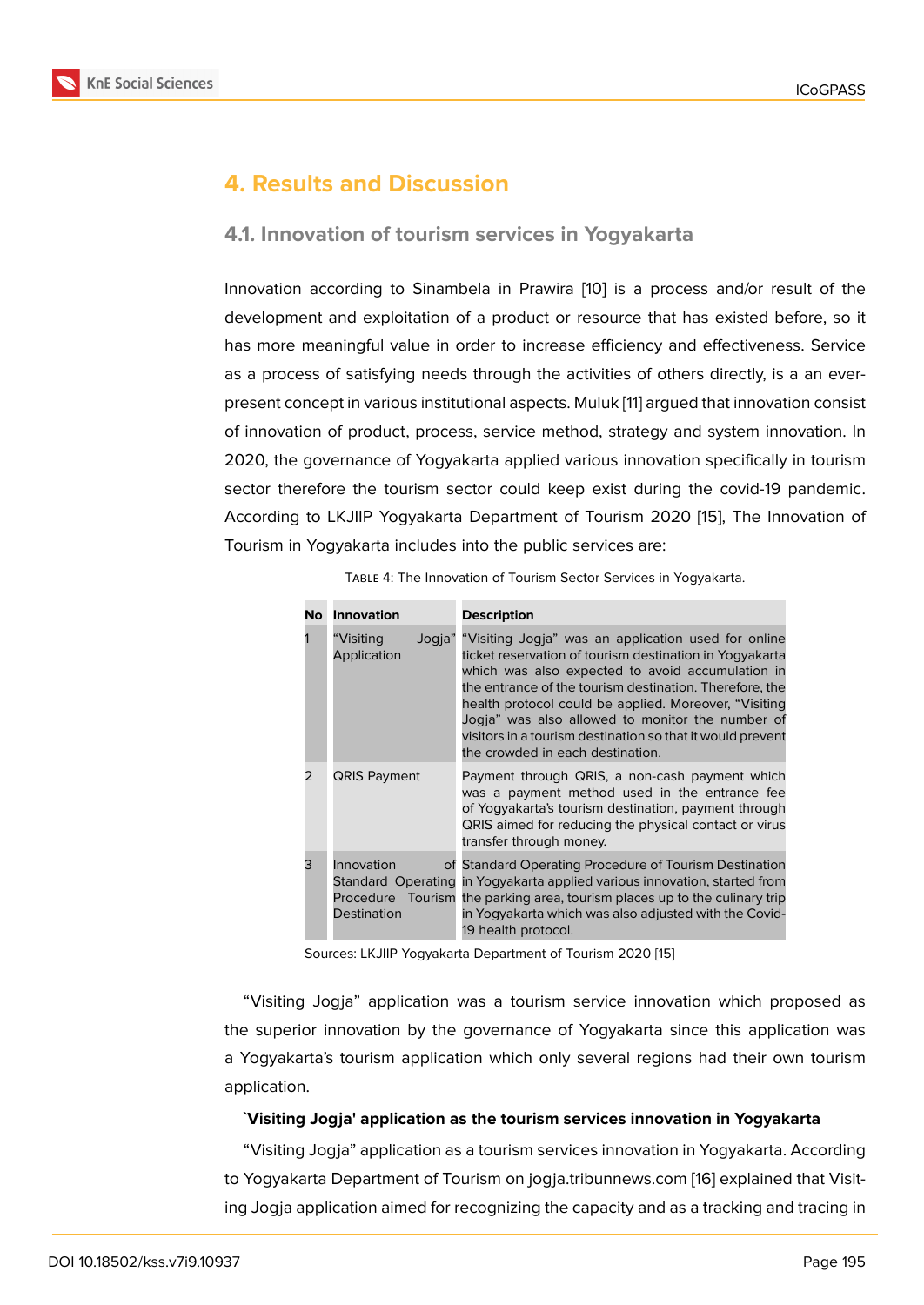Yogyakarta tourism destination. Claimed as the innovation since several attributes were attached to the application. According to Rogers, there were several attributes attached to an innovation, those were: relative benefit, compatibility, complexity, trial possibility, and observe facility (Suwarno) [17]. Any improvement could be done to overcome the lack of the innovation itself. The analysis of attributes on "Visiting Jogja" application were:

| <b>No</b>     | <b>Attributes</b>  | <b>Description</b>                                                                                                                                                                                                                                                                                                                                                                                                                                          |
|---------------|--------------------|-------------------------------------------------------------------------------------------------------------------------------------------------------------------------------------------------------------------------------------------------------------------------------------------------------------------------------------------------------------------------------------------------------------------------------------------------------------|
|               | Relative Advantage | More effective and efficient services provided to<br>the tourist, reduced the possibilities of crowd<br>since the number of tourist in a destination could<br>be monitored, easier the tourist to choose the<br>destination as they wish, gained the image of the<br>target destination, possible to conduct an online<br>reservation and reduced the crowd in the counter<br>of destination, provided a detailed explanation upon<br>Yogyakarta's tourism. |
| $\mathcal{P}$ | Compability        | "Visiting Jogja" application was really compatible<br>specifically after the covid-19 pandemic, since it<br>could reduce the crowd in the counter ticket<br>of the destination. Moreover, the application was<br>also compatible due to the rapid technological<br>development, this application was the technological<br>innovation in the tourism sector.                                                                                                 |
| 3             | Complexity         | The complexity of this application was not all tourist<br>could understand how to use this "Visiting Jogja"<br>application.                                                                                                                                                                                                                                                                                                                                 |
| 4             | Triability         | The trial was conducted to identify whether this<br>application was effective or not                                                                                                                                                                                                                                                                                                                                                                        |
| 5             | Observability      | The simplicity observed through this innovation<br>was that Yogyakarta's tourism destination could be<br>viewed through the application, it could also show<br>the number of tourists in any destination.                                                                                                                                                                                                                                                   |

Table 5: Analysis of attr[ibu](#page-9-2)tes on the innovation "Visiting Jogja" application.

Sources: processed from secondary data

"Visiting Jogja" application could be installed from Playstore for Android or Appstore for Iphone. Besides, this application was also supported by a non-cash payment or through e-payment, involved Code Indonesian Standard (QRIS) supported by Bank Indonesia (BI) and Bank BPD DIY.

### **Obstacle factor of the innovation implementation through ``Visiting Jogja'' application**

The implementation of Visiting Jogja application which was expected to be the innovation for supporting Yogyakarta's tourism encountered several obstacles, the implementation of Visiting Jogja application's obstacle could be viewed through the following table: Table 6. Obstacle factor of the implementation of Visiting Jogja application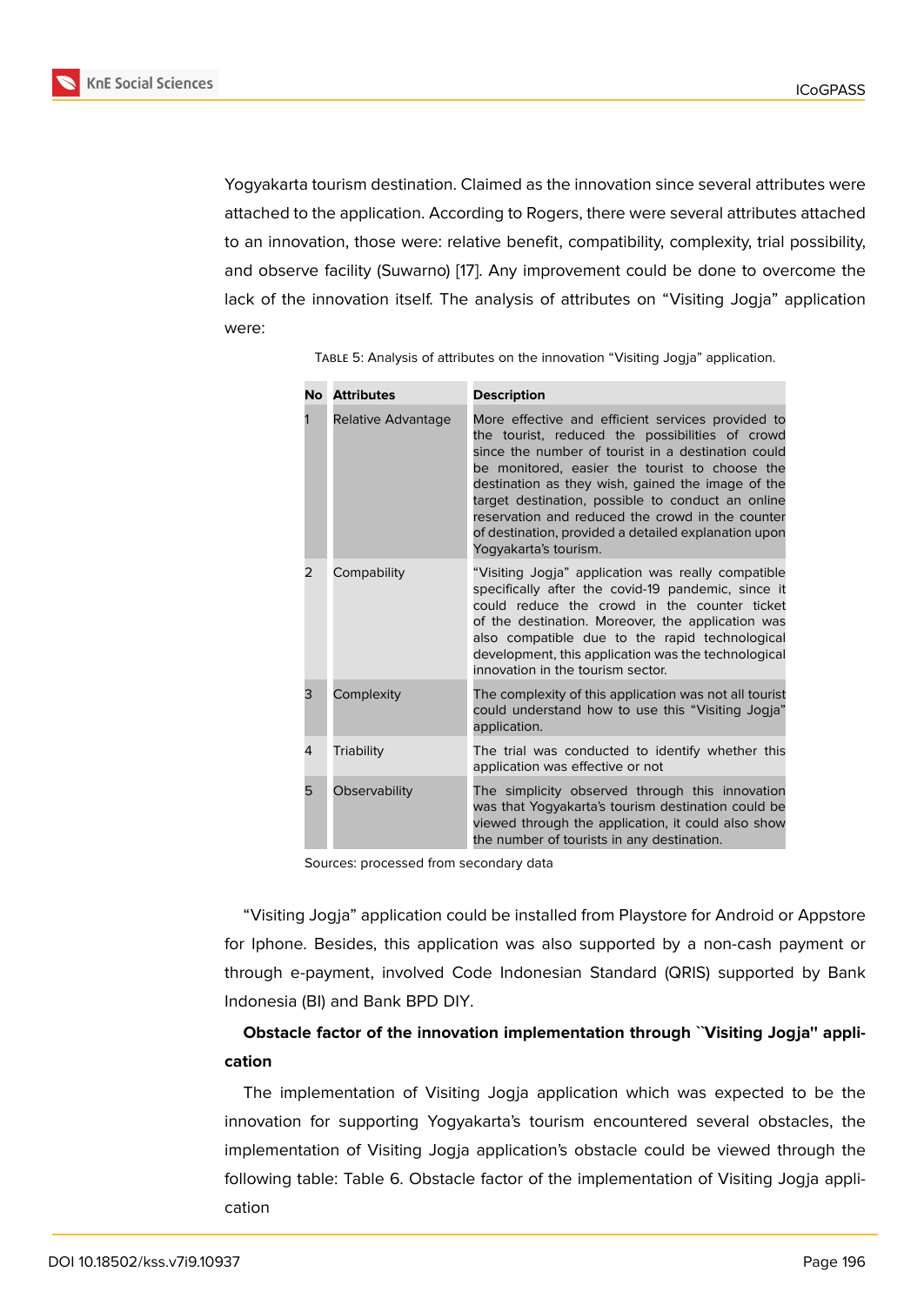| w<br>۰,<br>۰. |
|---------------|
|---------------|

| No l          | <b>Obstacle</b>                                                                                                                                                                                                                                                                                                                                                                                                                                                                                                                                                                         | Sources |
|---------------|-----------------------------------------------------------------------------------------------------------------------------------------------------------------------------------------------------------------------------------------------------------------------------------------------------------------------------------------------------------------------------------------------------------------------------------------------------------------------------------------------------------------------------------------------------------------------------------------|---------|
| 1             | Bantul Department of Tourism reluctant of the appli- https://jogjapolitan.harianjogja.<br>cation. Bantul Department of Tourism which was com.2020 [18]<br>also part of Yogyakarta Tourism felt reluctant by the<br>existence of the application since the use of Visiting<br>Jogja application claimed overlap with Peduli Lindungi<br>application which also should be applied. Besides, not<br>all tourists in Bantul bring their mobile phone.                                                                                                                                       |         |
| $\mathcal{P}$ | Field observation result showed most of tourism Researcher's observation<br>destination in Yogyakarta did not implemented Visiting<br>Jogia application.                                                                                                                                                                                                                                                                                                                                                                                                                                |         |
| 3             | Visiting Jogja application had not been integrated with Researcher's observation<br>Pedulilindungi application. Pedulilindungi application as<br>the central government's innovation should be applied<br>in Yogyakarta's tourism, unintegrated of Visiting Jogja<br>and peduli lindungi application would interrupt the use<br>of both application and caused ineffective since they<br>had an almost similar function, as the requirements to<br>enter the tourism destination. Moreover, both of the<br>application could detect the number of tourists in a<br>destination as well. |         |

Sources: Processed data

### **5. Conclusion**

Based on the result of this research, various innovation in Yogyakarta's tourism services involve the development of Visiting Jogja application, e-payment method and the innovation of operational standard. The primary innovation of tourism services in Yogyakarta is the development of "Visiting Jogja" application since not all region in Indonesia owned the application. "Visiting Jogja" application is also can be installed through Appstore or Playstore. It aimed for observing the capacity as a tracking and tracing tool in the Yogyakarta's tourism destination. The implementation of this application in tourism sector encounter various obstacles such as: the reluctant of Bantul Department of Tourism which is also part of Yogyakarta's tourism, many Yogyakarta's tourism destinations do not use the application, the application is not integrated with Pedulilindungi application (the central government's application). Based on the research, the researcher suggest to carry out the integration between Visiting Jogja and Pedulilindungi application, strengthen the tourism actor network in Yogyakarta specifically on the implementation of Pedulilindungi application and provide a solution for the tourists who do not bring their smartphone or even those who can't use the application when they visit the tourism destination.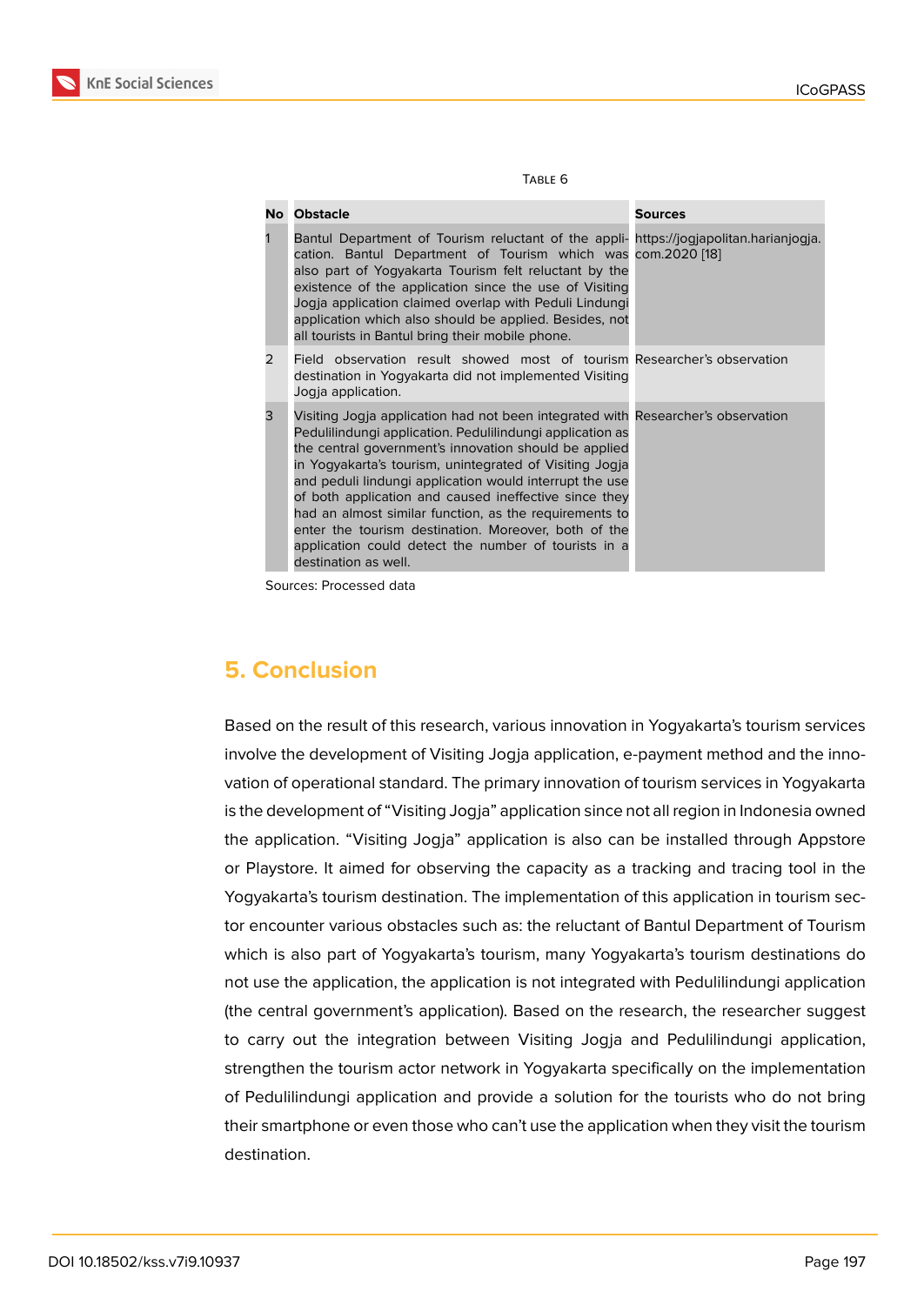

## **6. Acknowledgement**

We would like to thank to Yogyakarta Central Statistics Agency, the Yogyakarta Tourism Office and previous authors who have assisted researchers in obtaining research data. We also would like to thank Diponegoro University for supporting this research.

### **References**

- <span id="page-8-0"></span>[1] Bappeda DIY. Jumlah Wisatawan yang menggunakan jasa akomodasi. [Internet]. 2020 [Cites 2021 Jul 4] Available from: http://bappeda.jogjaprov.go.id/dataku/data\_dasar/index/215-jumlah-wisatawanyang-menggunakan-jasa-akomodasi
- [2] Pasolong H. Teori administrasi publik, cetakan kelima, CV. Bandung: Alfabeta; 2013.
- <span id="page-8-1"></span>[3] Agus Dwiyanto. Mewujudkan Good Governance Melalui Pelayanan Publik, Yogyakarta: Gadjah Mada University Press. 2005.
- [4] PERMENPANRB nomor 14 tahun 2017 Tentang Pedoman Penyusunan Survei Kepuasan Masyarakat Unit Penyelenggara Pelayanan Publik.2017
- [5] Kepmen PAN nomor 58 tahun 2002 Tentang Pedoman Pelaksanaan Penilaian dan Penghargaan Citra Pelayanan Prima sebagai Unit Pelayanan Percontohan. 2022
- <span id="page-8-2"></span>[6] Ibrahim, A. Teori dan Konsep Pelayanan Publik serta Implementasinya. Bandung: Mandar Maju. 2008.
- <span id="page-8-3"></span>[7] Sedarmayanti. Reformasi administrasi publik, reformasi birokrasi dan kepemimpinan masa depan (Mewujudkan pelayanan prima kepemerintahan yang baik). Bandung: PT. Refika Aditama; 2009.
- <span id="page-8-4"></span>[8] KEPMENPAN nomor 63 tahun 2003 Tentang Pedoman Umum Pelayanan Publik. 2003
- [9] Peraturan Menteri Pendayagunaan Aparatur Negara nomor 38 tahun 2012 Tentang Pedoman Penilaian Kinerja Unit Pelayanan Publik. 2012
- <span id="page-8-7"></span>[10] Prawira, M. A. *INOVASI LAYANAN (Studi Kasus Call Center SPGDT 119 Sebagai Layanan Gawat Darurat Pada Dinas Kesehatan Provinisi DKI Jakarta)* (Doctoral dissertation, Brawijaya University). 2014.
- <span id="page-8-5"></span>[11] Muluk K. Knowledge management: Kunci sukses inovasi pemerintah daerah. Malang: Bayumedia Publishing; 2008.
- <span id="page-8-6"></span>[12] Creswell, John W. Third Edition Research Design qualitative, quantitative and mixed approaches. Los Angeles: SAGE. 2009.